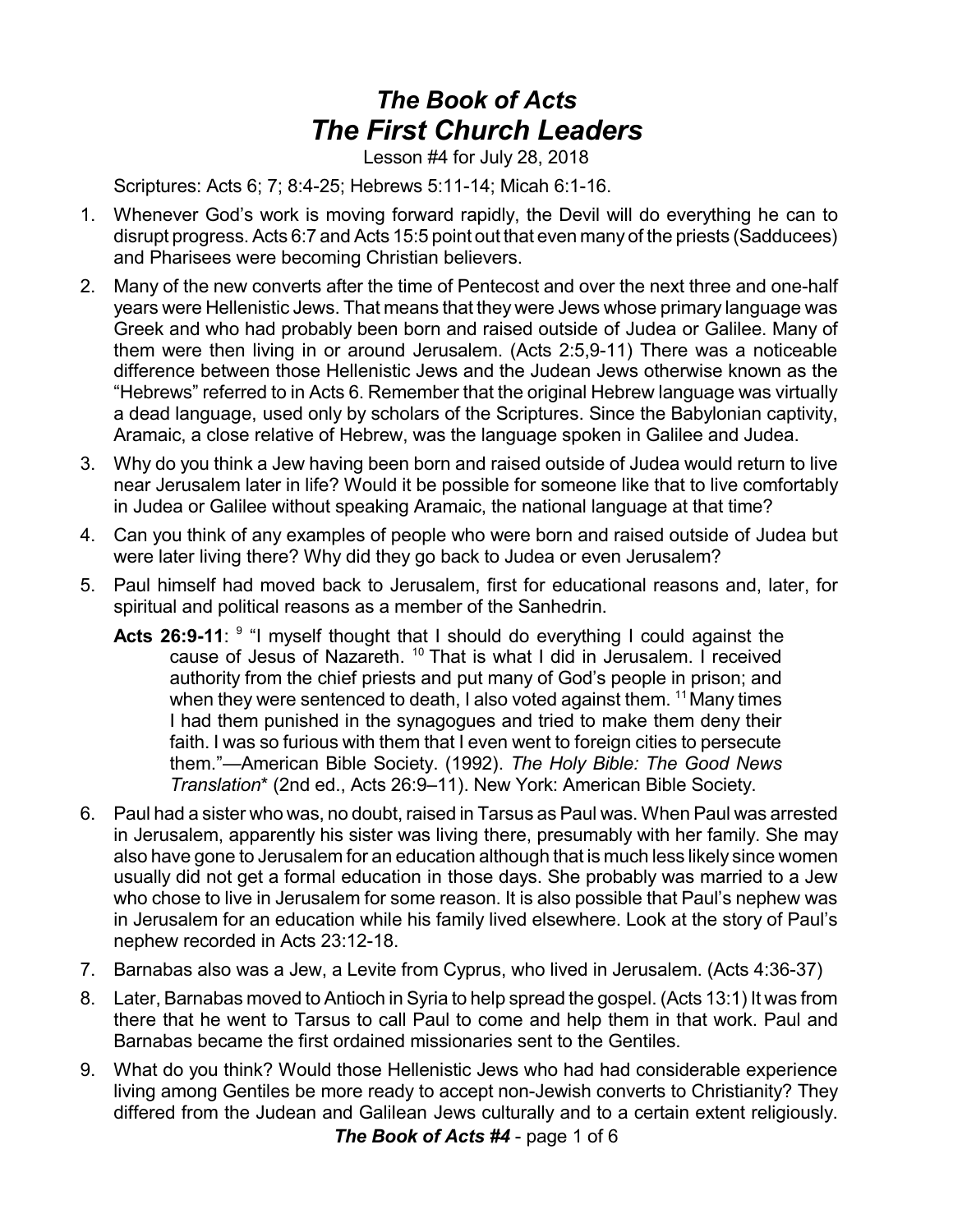They were not so bound by Judean Jewish traditions, and they had had less experience in the temple itself and its ceremonies. Can you name several very important Hellenistic Jews?

- 10. The Sadducees and many other Jews felt that they would be better off if they just integrated into the Roman Empire and adopted Roman customs. As part of that integration, there was a large amphitheater and a horse racing track within the walls of Jerusalem in those days.
- 11. With that background in mind, read Acts 6 and realize that a misunderstanding had arisen between the Greek-speaking Jews and the Aramaic-speaking Jews of Palestine. The question was about whether or not the widows of the two groups were being treated fairly.

The cause of complaint was an alleged neglect of the Greek widows in the daily distribution of assistance. Any inequality would have been contrary to the spirit of the gospel, yet Satan had succeeded in arousing suspicion. Prompt measures now must be taken to remove all occasion for dissatisfaction, lest the enemy triumph in his effort to bring about a division among the believers.—Ellen G. White, *The Acts of the Apostles*\* 88.1.

- 12. So, what should be done? We do not know at what point in the three and one-half years between the Pentecost and the stoning of Stephen that the deacons were chosen. A careful reading of Acts 6:1-4 with attention to the Greek behind these passages makes it clear that both the apostles and the deacons were "ministering" to the Christians. One group was to minister by the Word and prayer, and the other was to minister through the practical aspects of "serving tables" and dealing with the finances of the group.
- 13. The two words describing what the apostles did in contrast to what the deacons did are actually from the same root word; the only real difference in the ministry was what their primary responsibilities were.
- 14. Read Acts 5:42; 2:42,46. If the number of believers had swollen to more than 5000, how did the deacons minister to them without an official organization? How did they share meals? Did they spread out, working in many different homes? Were they going house-to-house to spread the gospel? Or, were they, on occasions, inviting friends to their own homes to hear the gospel?
- 15. From reading the stories of Stephen and Philip as recorded later in Acts, it is clear that the deacons were very effective apostles and missionaries just as the disciples were.
- 16. Read Acts 6:2-6. Notice that the deacons were chosen because they were "full of the Holy Spirit and wisdom." It is interesting to notice that all the names of the deacons were Greek or Latin in origin, rather than Hebrew or Aramaic.
- 17. So, what does it mean by the term *to serve tables*? Notice this interesting description from *The Complete Word Study Dictionary of the New Testament*:

**5132.** *trápeza***; gen.** *trapézes*, fem. noun from *tétra* (n.f., see *tetrágonos* [5068]), four, and *péza* (n.f., see *péde* [3976]), a foot. A table:

(I) Generally the place for setting food or taking meals....

(B) Metonymically for that which is set on a table, food, a meal, banquet (Acts 16:34, meaning he set a table, made ready a meal). See *paratíthemi* (3908), to put or set before. See also Rom. 11:9 quoted from Ps. 69:23; 1 Cor. 10:21; Sept.: Ps. 23:5; Prov. 9:2.

(II) Specifically the table of a money changer, a broker's bench or counter at which he sat in the market or public place, e.g., in the outer court of the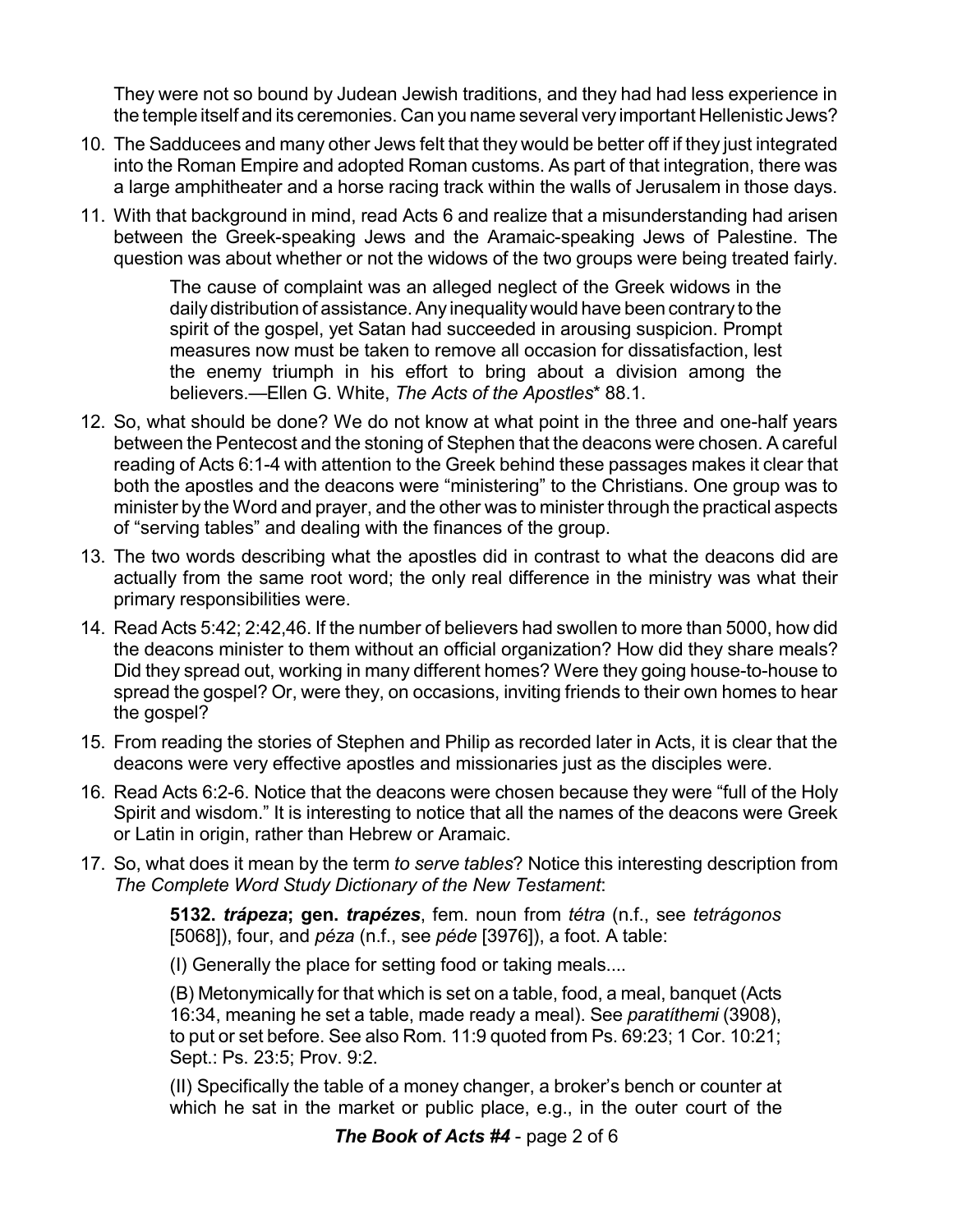temple (Matt. 21:12; Mark 11:15; John 2:15). See *kermatist¨s* (2773), a changer of money, and *kollubist¨s* (2855), a coin–dealer. Hence, generally, a broker's office or bank where money is deposited and loaned out (Luke 19:23). The word is used with this meaning in Gr. In Acts 6:2, used metonymically for serving.

Deriv.: *trapezítes* (5133), banker, moneychanger, broker.—Zodhiates, S. (2000).*The CompleteWordStudyDictionary: New Testament*.\* Chattanooga, TN: AMG Publishers.

- 18. Do we have any issues facing the church today that might lead to dissension? What things could be done to rectify those problems in our day?
- 19. Although, as a general rule, the Sadducees and Pharisees were the major opponents to the spread of the gospel in Judea and Galilee, obviously, a number of them had been convinced that Christianity was the truth; they chose to join the disciples. Some of them became leaders among the believers. Paul is an obvious example.
- 20. Why do you think it took three and one-half years before the Christian church began to spread out from Jerusalem?
- 21. Read Acts 6:8-15. Stephen must have been a remarkable man. His name suggests that he had a Greek background. Verse 9 suggests that he primarily dealt with two groups of what may have been primarily ex-slaves, one group from the southern territories of Cyrene (Libya today) and Alexandria and the other group from the northern territories of Cilicia and Asia Minor which is now Turkey.
- 22. His arguments in favor of Christianity were so powerful that no one could answer him. In order to understand the charges raised against Stephen, we need to understand that according to Jewish tradition, there were three pillars upon which all matters rested: 1) The law, 2) The temple services, and 3) Good works. By suggesting that the temple was not God's ultimate dwelling place or place of ministry, Stephen was attacking one of the most sacred beliefs of the Jews of Jerusalem. That is why he was charged with blasphemy.
- 23. There is no doubt that the accusations against Stephen were largely fabricated. But, as in the case of Jesus Himself, (Mark 14:58; John 2:19) Stephen's speech against the temple as it was perceived by the Sanhedrin revealed that he had a better understanding of the future of the Jewish nation than they did. Did Stephen's speech indicate that he understood that the temple would soon be destroyed?
- 24. Clearly, Stephen had adopted a new paradigm. He was no longer bound by the traditional Jewish understanding of things. **Why is it so much harder to abandon formerly-held ideas or doctrines than it is to adopt a totally new one?**
- 25. Read Acts 7:44-53. After reviewing much of the history of the Jewish nation, Stephen came to the place where he was talking about the first temple built by Solomon. Stephen and all those others present recognized that Solomon's Temple had been totally demolished at the time of the Babylonian conquests. But, they spoke of the second temple (known as Herod's Temple) which they felt was God's house as if it were sacred. However, Stephen realized that "the Most High God does not live in houses built by human hands." (Acts 7:48, *GNB*\*) Then, he quoted Isaiah 66:1-2 to prove his point. God cannot be limited to our small human habitations. But, because of respect for the temple, this was terrible heresy to his listeners.
- 26. Stephen realized he was making his audience angry. So, he rushed to the conclusion of his sermon, comparing the current Sanhedrin to those who had killed the prophets in the times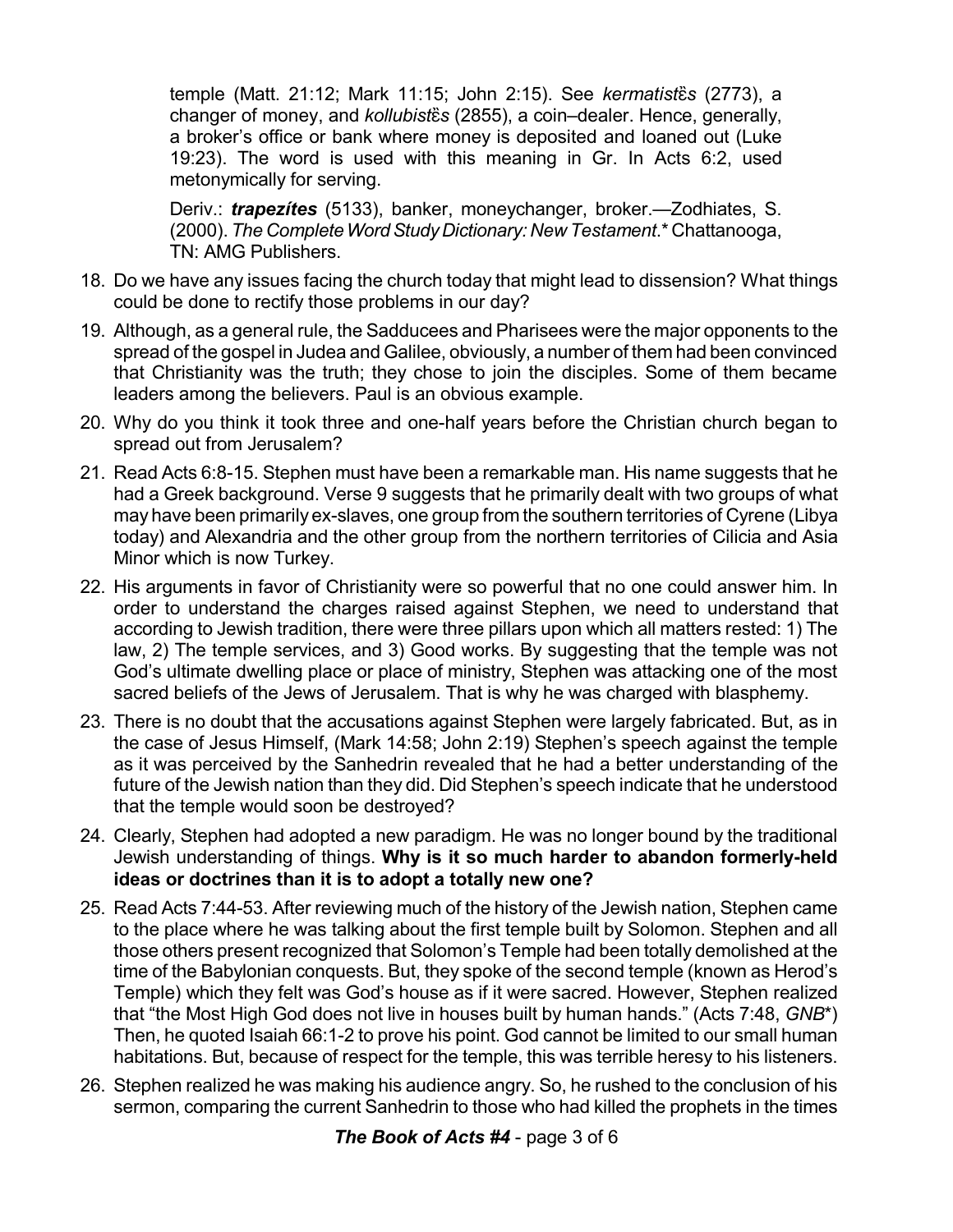of the Old Testament. By raising his voice and speaking out against the sins of the current generation, Stephen had taken up the role of a prophet. Stephen realized that his life would not last much longer.

27. When necessary, are we willing to stand up for the truth even in the face of fierce opposition? Speaking for God as a prophet, Stephen went on to speak the words in Acts 7:55-56. Notice Ellen White's comments.

> When Stephen reached this point, there was a tumult among the people. When he connected Christ with the prophecies and spoke as he did of the temple, the priest, pretending to be horror-stricken, rent his robe. To Stephen this act was a signal that his voice would soon be silenced forever. He saw the resistance that met his words and knew that he was giving his last testimony. Although in the midst of his sermon, he abruptly concluded it.

> Suddenly breaking away from the train of history that he was following, and turning upon his infuriated judges, he cried: "Ye stiff-necked and uncircumcised in heart and ears, ye do always resist the Holy Ghost: as your fathers did, so do ye. Which of the prophets have not your fathers persecuted? and they have slain them which showed before of the coming of the Just One; of whom ye have been now the betrayers and murderers: who have received the law by the disposition of angels, and have not kept it." [Acts 7:51-53]

> At this, priests and rulers were beside themselves with anger.Acting more like beasts of prey than human beings, they rushed upon Stephen, gnashing their teeth. In the cruel faces about him the prisoner read his fate; but he did not waver. For him the fear of death was gone. For him the enraged priests and the excited mob had no terror. The scene before him faded from his vision. To him the gates of heaven were ajar, and, looking in, he saw the glory of the courts of God, and Christ, as if just risen from His [101] throne, standing ready to sustain His servant. In words of triumph Stephen exclaimed, "Behold, I see the heavens opened, and the Son of man standing on the right hand of God." [Acts 7:56]

> As he described the glorious scene upon which his eyes were gazing, it was more than his persecutors could endure. Stopping their ears, that they might not hear his words, and uttering loud cries, they ran furiously upon him with one accord "and cast him out of the city." "And they stoned Stephen, calling upon God, and saying, Lord Jesus, receive my spirit. And he kneeled down, and cried with a loud voice, Lord, lay not this sin to their charge. And when he had said this, he fell asleep."

> **No legal sentence had been passed upon Stephen, but the Roman authoritieswere bribedbylarge sums of moneytomake noinvestigation into the case.**—Ellen G. White, *The Acts of the Apostles*\* 100.1-101.2; *LHU*\* 104.5; *3SP*\* 298.1. [Bold type and Bible references in brackets are added.]

- 28. Read Acts 2:38; 3:19; 5:31. In each of these previous sermons, there had been a call to repentance. However, there was no call to repentance in Stephen's speech even though it is the longest one recorded in the book of Acts.
- 29. Read Acts 7:57-8:2. While Stephen was being judged unfairly by the Sanhedrin in Jerusalem, looking up to heaven, he saw in vision the day when those very judges would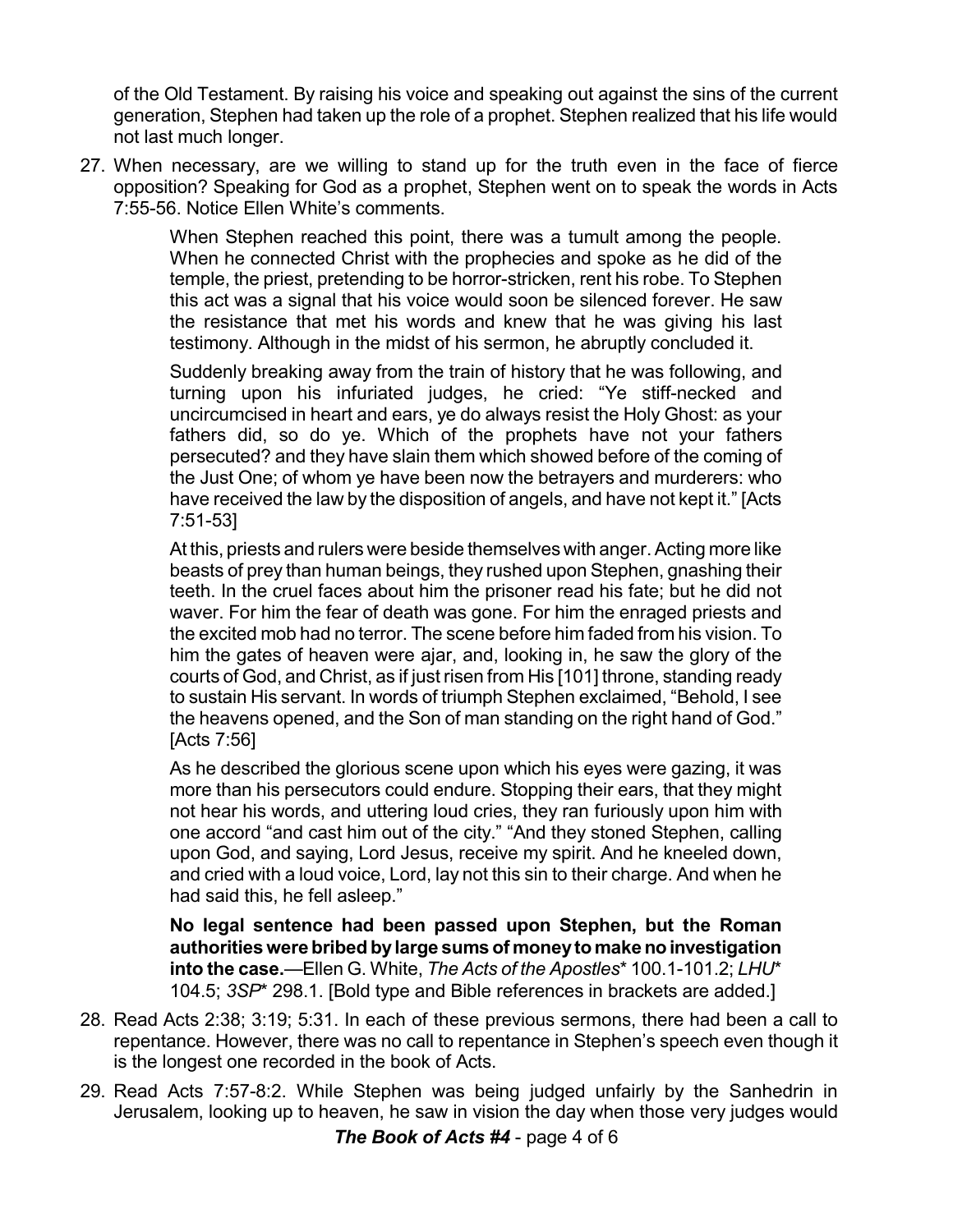stand before the judgment seat of God. It was at this point in time with the stoning of Stephen that Paul began to struggle with his conscience. Eventually, Saul/Paul became the most outstanding apostle for the Christian church.

- 30. It is not clear whether Stephen was ever officially sentenced to death for blasphemy or was simply lynched by a crowd of fanatics. In any case, he is the first recorded believer to be killed because of his faith in Jesus. That, of course, is overlooking the story of John the Baptist. But, when Stephen looked up to heaven and prayed for his persecutors, he was praying for Saul as well. By this act, Stephen became the first Christian martyr.
- 31. Whatever the circumstances, the stoning of Stephen ignited a massive persecution against the Christian believers in and around Jerusalem. From what we can read, it seems that Saul was the leader of that persecution and a member of the Sanhedrin. (Acts 8:3; 26:10)
- 32. But, God used evil to produce good. Read Romans 8:28. The believers were scattered out from Jerusalem to Judea and Samaria. We read in Acts 8:4-25 about the results. Such a remarkable work was carried on in Samaria by Philip that Peter and John had to go there to see what was happening. When they arrived, they wanted the Samaritans to receive the same blessing they had received at Pentecost. So, they prayed for the new believers, placed their hands on them, and they, in turn, received the Holy Spirit–as the disciples did at Pentecost. (Acts 8:14-17) The great work of spreading the gospel outside of Jerusalem to the ends of the world had begun in earnest.
- 33. Read Acts 8:26-39. In a vision, Philip was called to go on the road toward Gaza where he met an Ethiopian eunuch. Philip asked him if he understood what he was reading as he traveled along. The eunuch invited Philip up into his chariot to help him understand. Before long, they had covered many points. They came upon some water, and the Ethiopian asked if he could be baptized. After the baptism, Philip was carried miraculously to the coastline of the Mediterranean, and he preached in all the cities along the coast all the way back to Caesarea Maritima. What do you think was accomplished by this brief experience.

The persecution that came upon the church in Jerusalem resulted in giving a great impetus to the work of the gospel. Success had attended the ministry of the word in that place, and there was danger that the disciples would linger there too long, unmindful of the Saviour's commission to go to all the world. Forgetting that strength to resist evil is best gained byaggressive service, they began to think that they had no work so important as that of shielding the church in Jerusalem from the attacks of the enemy. Instead of educating the new converts to carry the gospel to those who had not heard it, they were in danger of taking a course that would lead all to be satisfied with what had been accomplished. **To scatter His representatives abroad, where they could work for others, God permitted persecution to come upon them. Driven from Jerusalem, the believers "went everywhere preaching the word."**—Ellen G. White, *The Acts of the Apostles*\* 105.2. [Bold type is added.]

Could such a thing happen in our day?

- 34. In our churches today, who should be responsible for caring for the flock? Who should be responsible for spreading the gospel? (*AA* 110.2) Each of us has our responsibilities, and everyone should be seeking for ways to tell the truth to those around them. This is a work that cannot be left just to the pastors. Will God need to send persecution to motivate us?
- 35. What is your own experience in spreading the gospel? Have you had the wonderful privilege